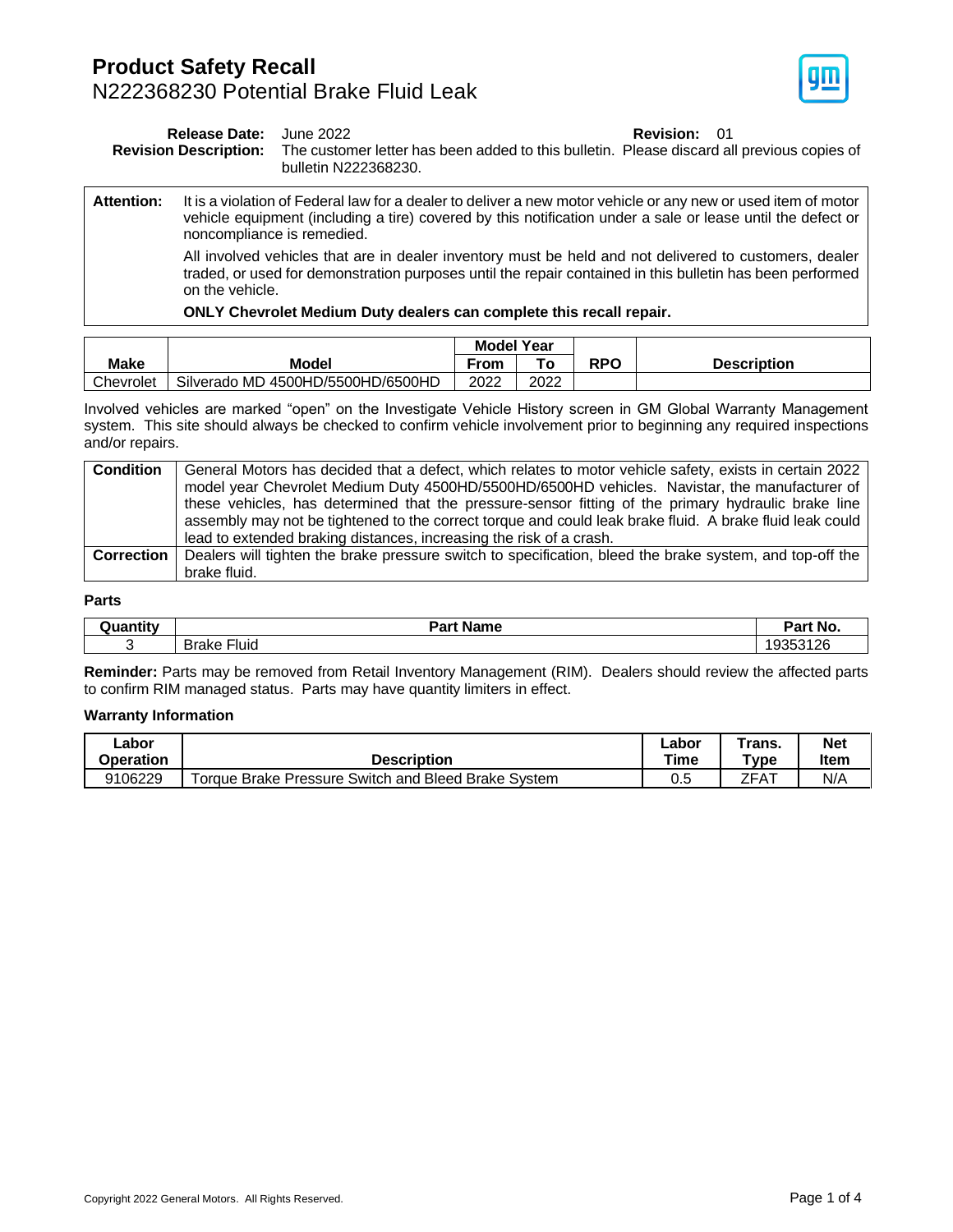## **Product Safety Recall**

N222368230 Potential Brake Fluid Leak

#### **Service Procedure**



- 1. Locate the brake pressure switch next to the brake master cylinder as shown.
- 2. Disconnect the electrical connector.
- 3. Torque the brake pressure switch to 35 lb-ft (48 N-m).
- 4. Reconnect the electrical connector.
- 5. Bleed the brake system. Refer to *Hydraulic Brake System Bleeding* in SI.

#### **Dealer Responsibility** – For USA & Export (USA States, Territories, and Possessions)

It is a violation of Federal law for a dealer to deliver a new motor vehicle or any new or used item of motor vehicle equipment (including a tire) covered by this notification under a sale or lease until the defect or noncompliance is remedied.

The US National Traffic and Motor Vehicle Safety Act provides that each vehicle that is subject to a recall of this type must be adequately repaired within a reasonable time after the customer has tendered it for repair. A failure to repair within sixty days after tender of a vehicle is prima facie evidence of failure to repair within a reasonable time. If the condition is not adequately repaired within a reasonable time, the customer may be entitled to an identical or reasonably equivalent vehicle at no charge or to a refund of the purchase price less a reasonable allowance for depreciation. To avoid having to provide these burdensome remedies, every effort must be made to promptly schedule an appointment with each customer and to repair their vehicle as soon as possible. In the recall notification letters, customers are told how to contact the US National Highway Traffic Safety Administration if the recall is not completed within a reasonable time.

#### **Dealer Responsibility** – All

All new, used, GM Certified Used, courtesy transportation vehicles, dealer shuttle vehicles, etc. in dealers' possession and subject to this recall must be held and inspected/repaired per the service procedure of this bulletin before customers take possession of these vehicles. Involved vehicles must be held and not delivered to customers, dealer-traded, released to auction, used for demonstration, or any other purpose.

All GM Certified Used vehicles currently in the dealers' inventory within the Certified Pre-Owned Inventory System (CPOIS) will be de-certified and must be held and remedied per the service procedure in this bulletin. Upon submitting an accepted/paid warranty transaction in the Global Warranty Management (GWM) system, the vehicle can be re-certified for sale within the CPOIS system, or once again be used in the CTP program.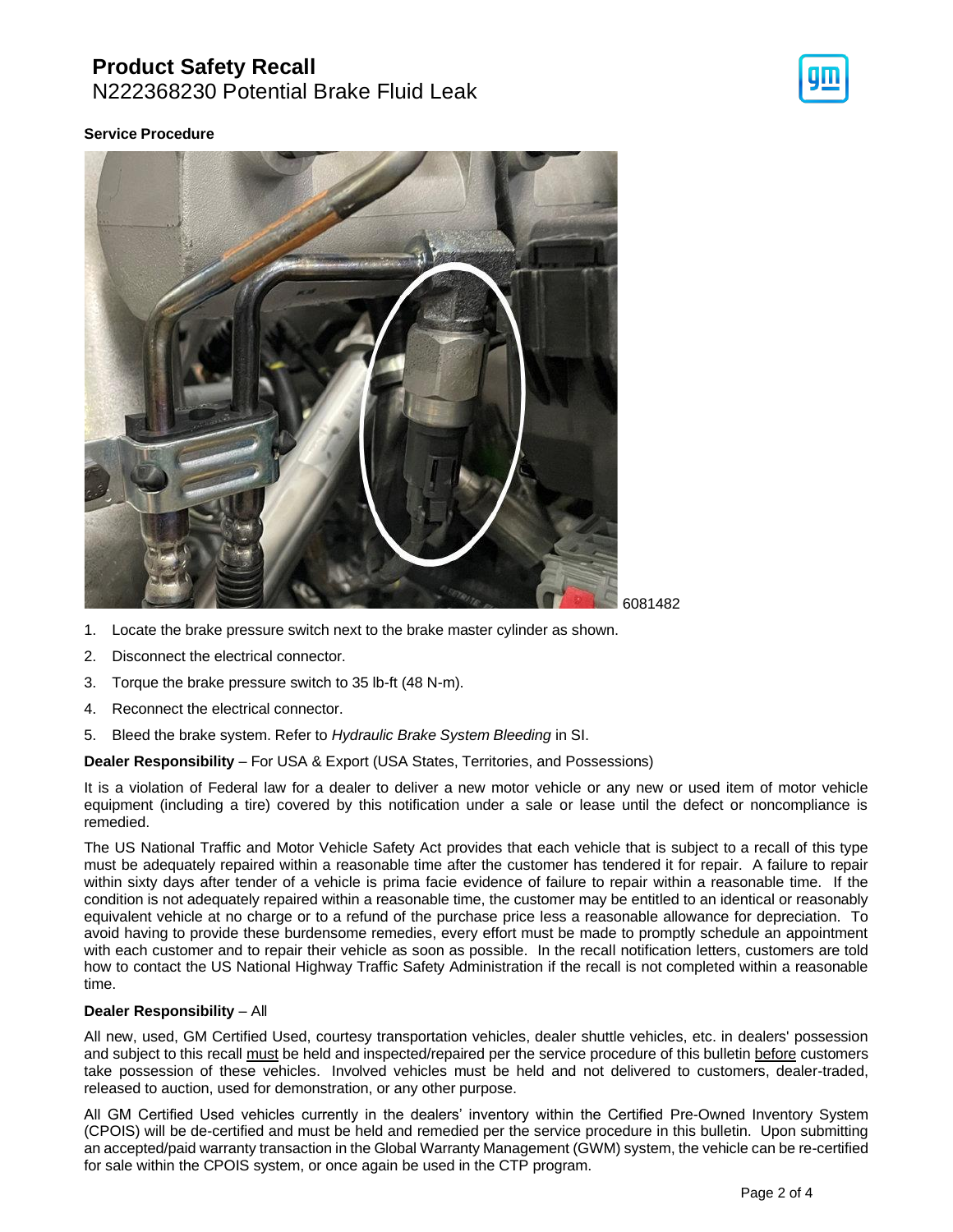## **Product Safety Recall** N222368230 Potential Brake Fluid Leak



Dealers are to service all vehicles subject to this recall at no charge to customers, regardless of mileage, age of vehicle, or ownership, from this time forward.

Customers who have recently purchased vehicles sold from your vehicle inventory, and for which there is no customer information indicated on the dealer listing, are to be contacted by the dealer. Arrangements are to be made to make the required correction according to the instructions contained in this bulletin. A copy of the customer letter is provided in this bulletin for your use in contacting customers. Recall follow-up cards should not be used for this purpose, since the customer may not as yet have received the notification letter.

In summary, whenever a vehicle subject to this field action enters your vehicle inventory you must take the steps necessary to ensure the program correction has been made before selling the vehicle. In addition, for vehicles entering your facility for service, you are required to ensure the customer is aware of the open field action and make every reasonable effort to implement the program correction as set forth in this bulletin prior to releasing the vehicle.

#### **Dealer Reports** – For USA & Export

For dealers with involved vehicles, a listing has been prepared and will be available through GM GlobalConnect Maxis Field Action Reports or sent directly to export dealers. The Inventory tab of the dealer reports will contain VINs that apply to this recall. This information is intended to assist dealers with the **PROMPT COMPLETION** of these vehicles. The Customer In-Service tab will contain customer names and addresses from Motor Vehicle Registration Records. The use of such motor vehicle registration data for any purpose other than follow-up necessary to complete this recall may be a violation of law in several states.

#### **Customer Notification**

USA - General Motors will notify customers of this recall on their vehicle (see copy of customer letter included with this bulletin).

GM bulletins are intended for use by professional technicians, NOT a "do-it-yourselfer". They are written to inform these technicians of conditions that may occur on some vehicles, or to provide information that could assist in the proper service of a vehicle. Properly trained technicians have the tools, equipment, safety instructions, and know-how to do a job properly and safely. If a condition is described, DO NOT assume that the bulletin applies to your vehicle, or that your vehicle will have that condition. See your dealer for information on whether your vehicle may benefit from the information.



**We Support Voluntary Technician Certification**